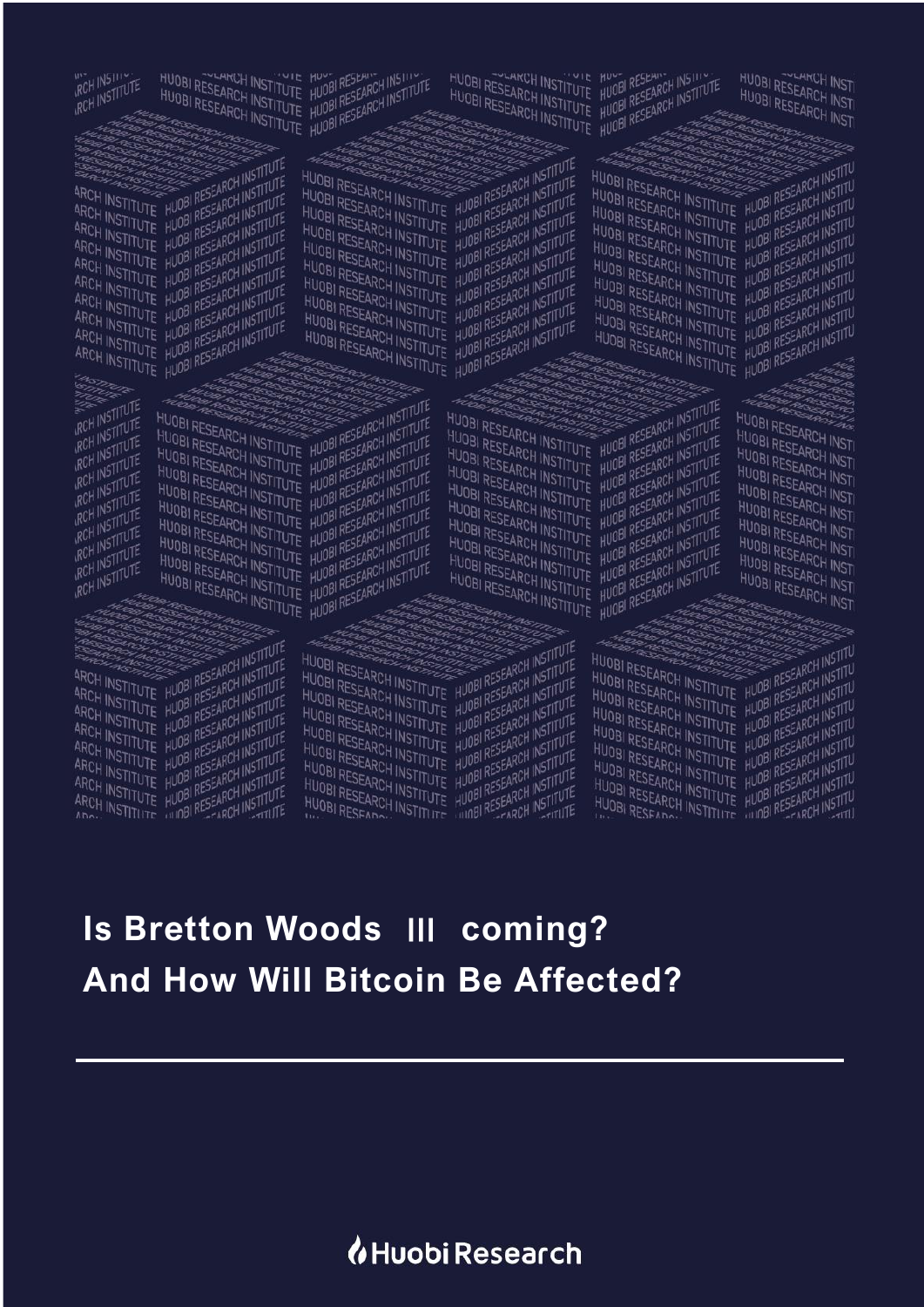*Authored by William Lee, Researcher at Huobi Research Institute*

#### "*We are witnessing the birth of Bretton Woods* Ⅲ*.*"

Recently, Zoltan Pozsar, a well-known analyst at UBS, made a surprising statement, believing that under the background of the Russian- Ukrainian War and sanctions in western countries, that the global commodity crisis is brewing and the new global monetary system- Bretton Woods Ⅲ is coming.

More interestingly, Zoltan made a point at the end of his report: "Bitcoin will probably benefit from all this."

In fact, once the hot words terms such as "Russia- Ukraine War" and "the hegemony of dollar" are linked with the grand historical proposition of Bretton Woods attention from the market is sure to follow. From an international monetary system evolution perspective, the global monetary system experiences a small cycle in search of a currency anchor every 40 years and a large cycle every 80 years. Each collapse of the currency anchor triggered severe economic turmoil and political crises around the world, and there is a 10 - 20 year boom period after the anchor search ends. We now seem to be at the crossroads of a "sea change" in the global monetary

system. Therefore, we could explore the future of The Bretton Woods system and cryptocurrency from the historical evolution of the international monetary system.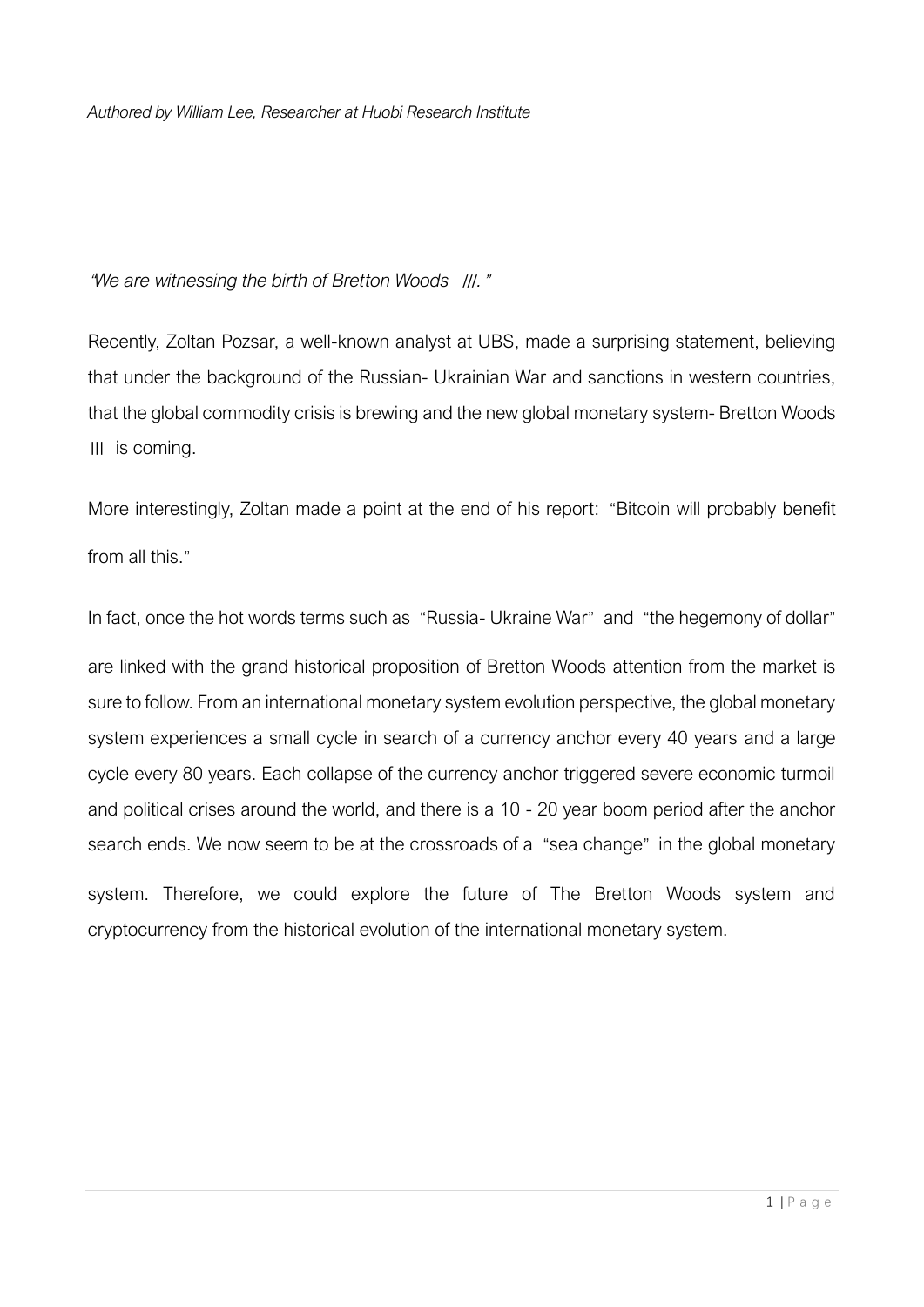

Figure 1. Evolution of the International Monetary System

## **1 The establishment and collapse of the Gold Standard(1870- 1944)**

Since the middle of the 19th century, Britain, the United States, Germany and other major economies began to implement the Gold Standard, and the international Gold Standard was formally established. Under the Gold Standard, gold is the anchor of all national currencies, and exchange rates are set according to the ratio of the gold content of each currency. The



existence of gold anchor limits the fluctuations of international exchange rates within a limited range, resulting in the stability of exchange and the automatic adjustment of international balance of payments. During the period from 1870 to 1914, the world economy showed a high degree of exchange rate stability, low inflation and stable economic growth.

Figure 2. Automatic balance of payments adjustment under the Gold Standard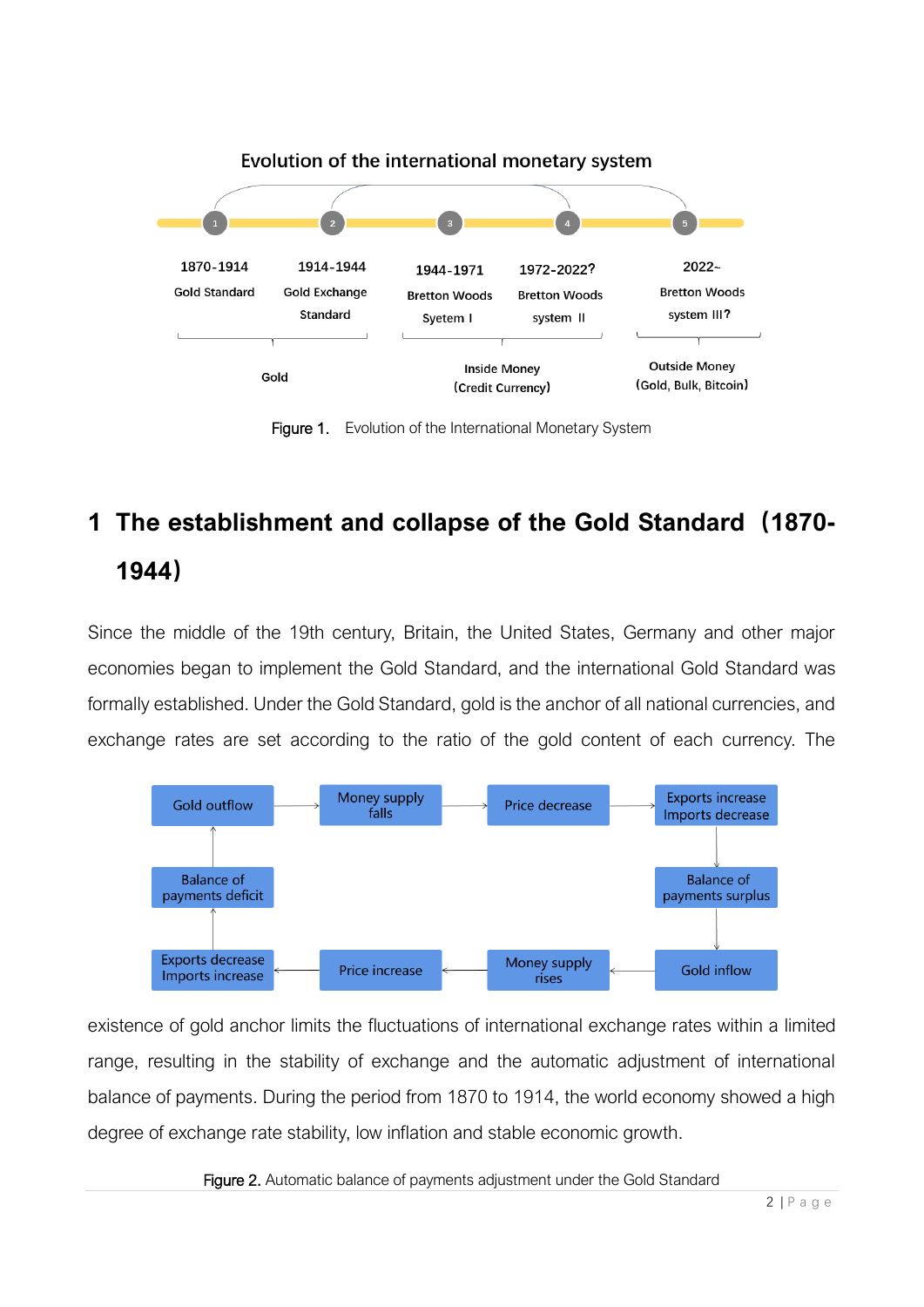This period was also called the "Golden Age" and "Industry Age" of the American economy and saw the start of the rise of modern America. During this period, the American economy showed spectacular growth: in the mid 1880s, America's GDP reached US\$11 billion. By the

end of World War 1, it had reached US\$84 billion, an eightfold increase. On the industrial side, by the beginning of the 20th century, the combined output of American manufacturing exceeded the sum of the UK, Germany and France combined. At this point, the United States became the largest industrial nation and the richest country in the word.



Figure 3. 1869 The Pacific Railroad was completed

However, the outbreak of the First World War devastated international trade and the Gold Standard began to collapse. After the end of First World War, the European economy was severely damaged and the main capitalist countries such as Britain and France changed from creditor countries pre-war to debtor countries post-war, while the United States became the largest creditor of European countries. In this case, the original Gold Standard was difficult to restore, as European countries had to use Gold Exchange Standard to save the use of gold. Under the Gold Exchange Standard, bank notes in circulation could not be exchanged for gold

— only foreign currency was allowed.

However, the Great Recession of 1929 and the subsequent Second World War devastated the global economy. In order to cope with the depletion of gold reserves and the speculative impact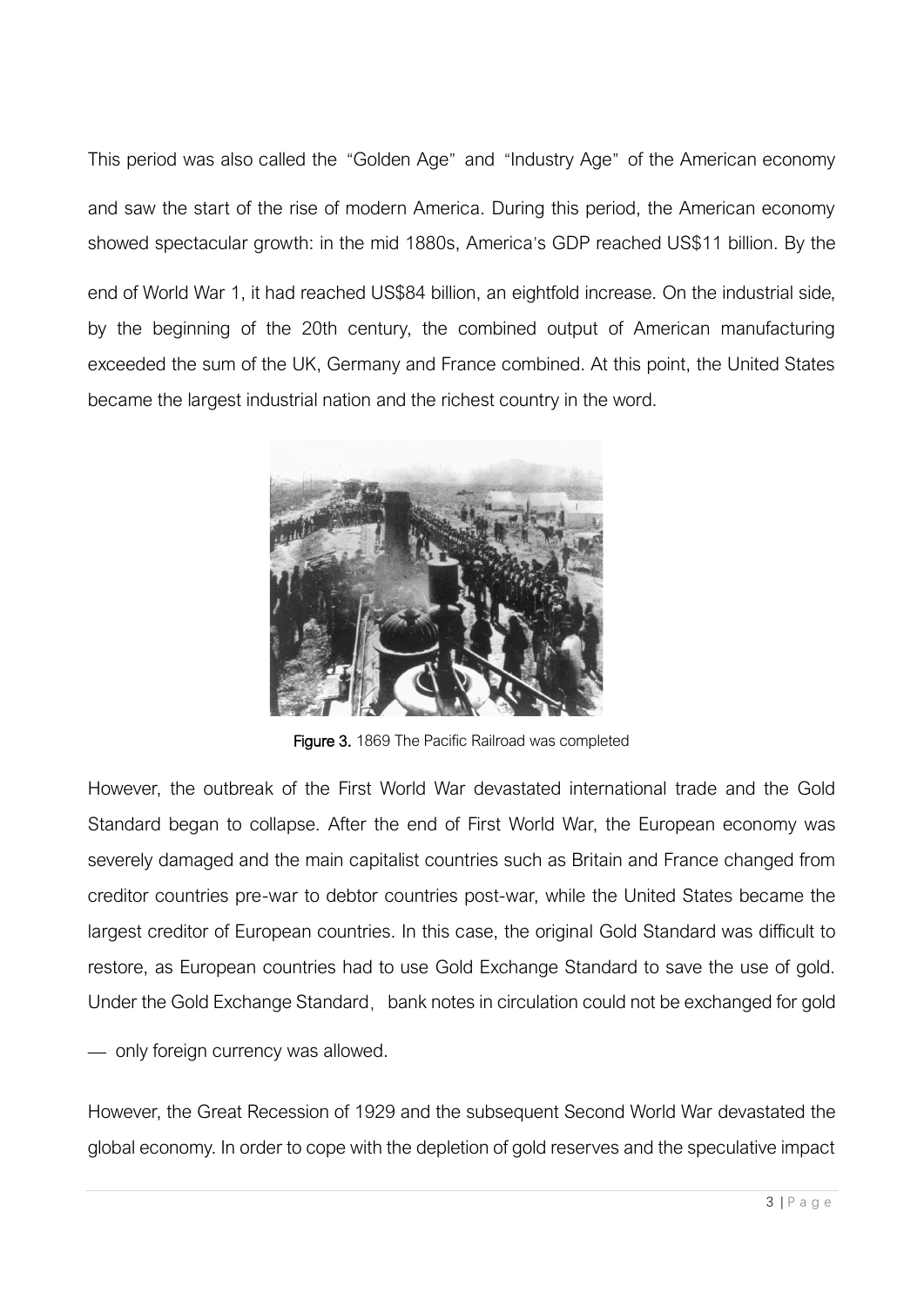of currencies, all countries stopped exchanging gold and allowed their currencies to float freely. At this point, the world's major economies abandoned the Gold Standard.

## **2 The First Search for Anchor: Post-war Global Economic Recovery and the Establishment of the Bretton Woods System (1944-1971)**

After World War II, the United States became the most powerful country in the world, accounting for 50% of global GDP and 63% of global gold reserves. Across the Atlantic, Europe was devastated by the war and heavily indebted. In order to rebuild the international financial order, 44 allied countries around the world held a meeting in Bretton Woods, to make arrangements for the exchange of currencies, the adjustment of the balance of payments, and the composition of international reserve assets. At this point, the Bretton Woods system was formally established.



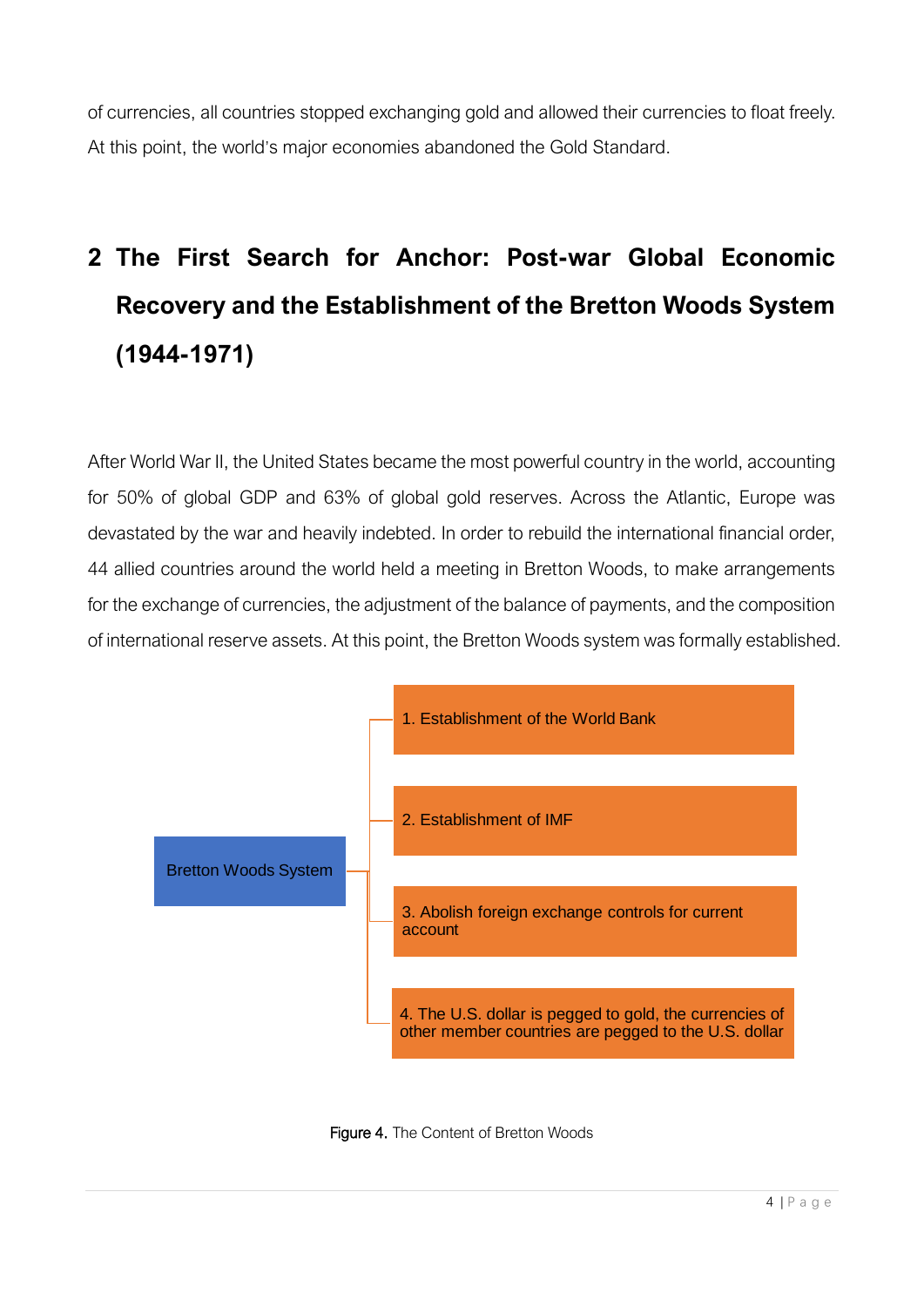Under the Bretton Woods system, the US dollar was pegged to gold and other countries'

currencies were pegged to the US dollar. Therefore, the US dollar has become the "nominal anchor" in the global monetary system and contributed to the recovery and prosperity of the global economy for a long time after the war. In 1950, the global export amounted to US\$62 billion. By 1973, when Bretton Woods was removed, it had reached US\$580 billion, with a compound annual growth rate (CAGR) of 15.5%. The US stock market also ushered in a boom era, with the S&P rising from 17.5 in 1950 to 116.03 in 1973, with a CAGR of 8.6%.

The establishment of the Bretton Woods system played a positive role in global economic growth and asset price stability during a significant period in history, but it has serious flaws: under the Bretton Woods system, the US dollar, as the world currency, needs to be continuously issued to meet the needs of the US dollar. Therefore, the demand of the world economy and trade requires the United States to maintain a long-term trade deficit. However, as the currency anchor of the global monetary system, the US dollar must maintain a stable price, which requires the United States reducing the supply of US dollars and maintaining a trade surplus. Otherwise, if foreign holdings of US dollars exceed US gold reserves, it will shake investor confidence in the free exchange of US dollar to gold, which is known as the "Triffin Dilemma."



Figure 5. The Content of Bretton Woods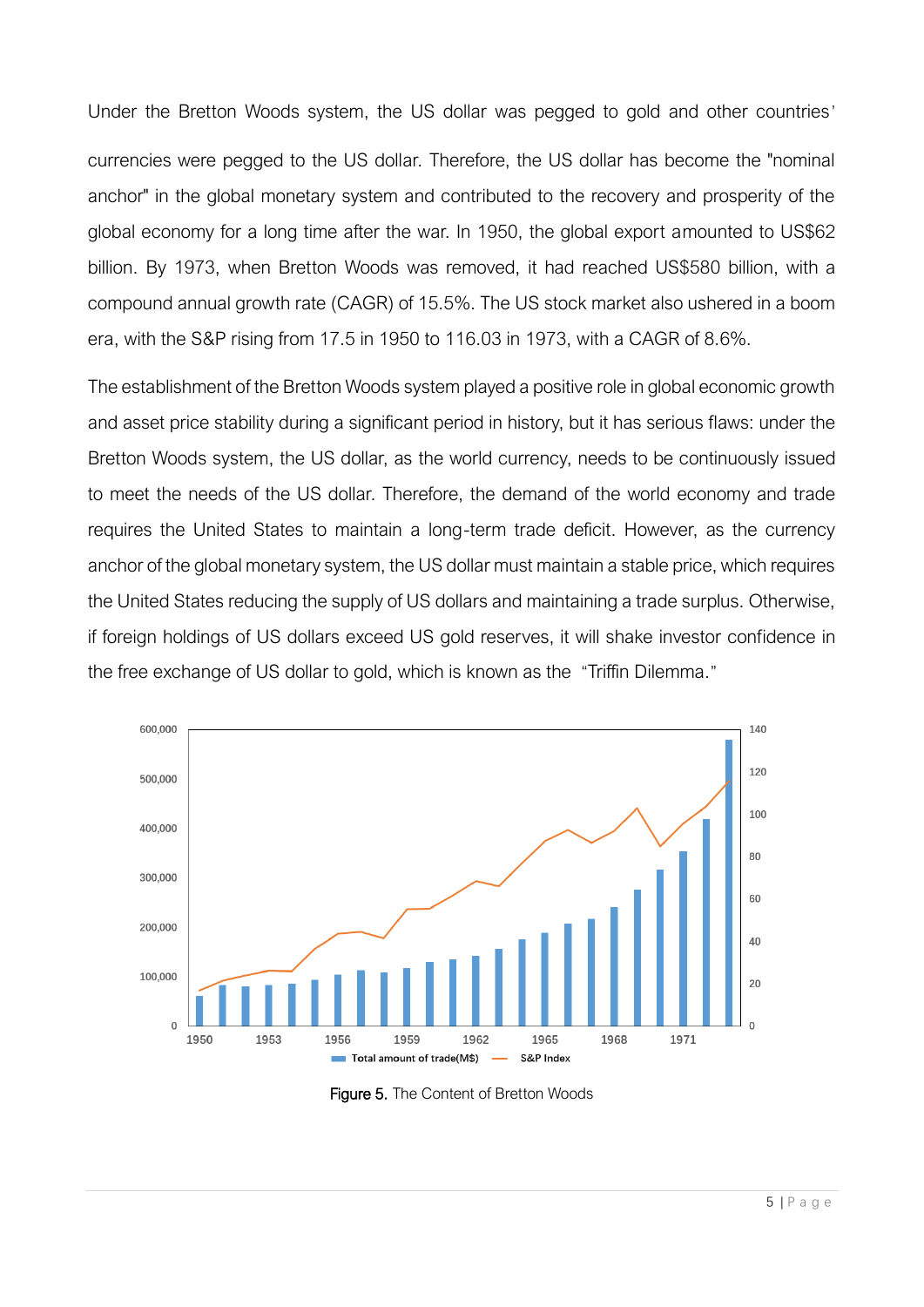Indeed, as the postwar economy recovered, international trade rose rapidly. While the United States was exporting US dollars, its current account deteriorated rapidly. The United States' external debt began to exceed its gold reserves, which shook investors' confidence in the smooth exchange of dollars for gold and accelerated the run on American gold. According to statistics, in 1950 after the end of World War II, the United States still held 20,279 tons of gold, accounting for nearly 2/3 of the world's gold reserves; By 1970, the United States held only 9,839 tons of gold, a 51% drop in gold reserves.

In addition, due to the free flow of international capital after the war, the fixed exchange rate system was often attacked by international speculators. In May 1971, a large-scale speculative activity against the US dollar broke out. A large number of speculative capital sold the US dollar and rushed to purchase gold and European currencies. This currency speculative activity aggravated people's expectations for depreciation of the US dollar. In the face of pressure from European central banks and speculators to purchase gold, US President Richard Nixon was forced to announce the closure of the gold exchange window and the termination of the obligation to exchange gold to foreign central banks, which decoupled the US dollar and gold.



Figure 6. Nixon announced the closing of the Gold Window on TV in 1971

In the following two years, the United Kingdom, Switzerland, Japan and other major OECD countries successively announced the implementation of floating exchange rate system, which marked the end of Bretton Woods System I and the beginning of the search for an anchor for the global monetary system.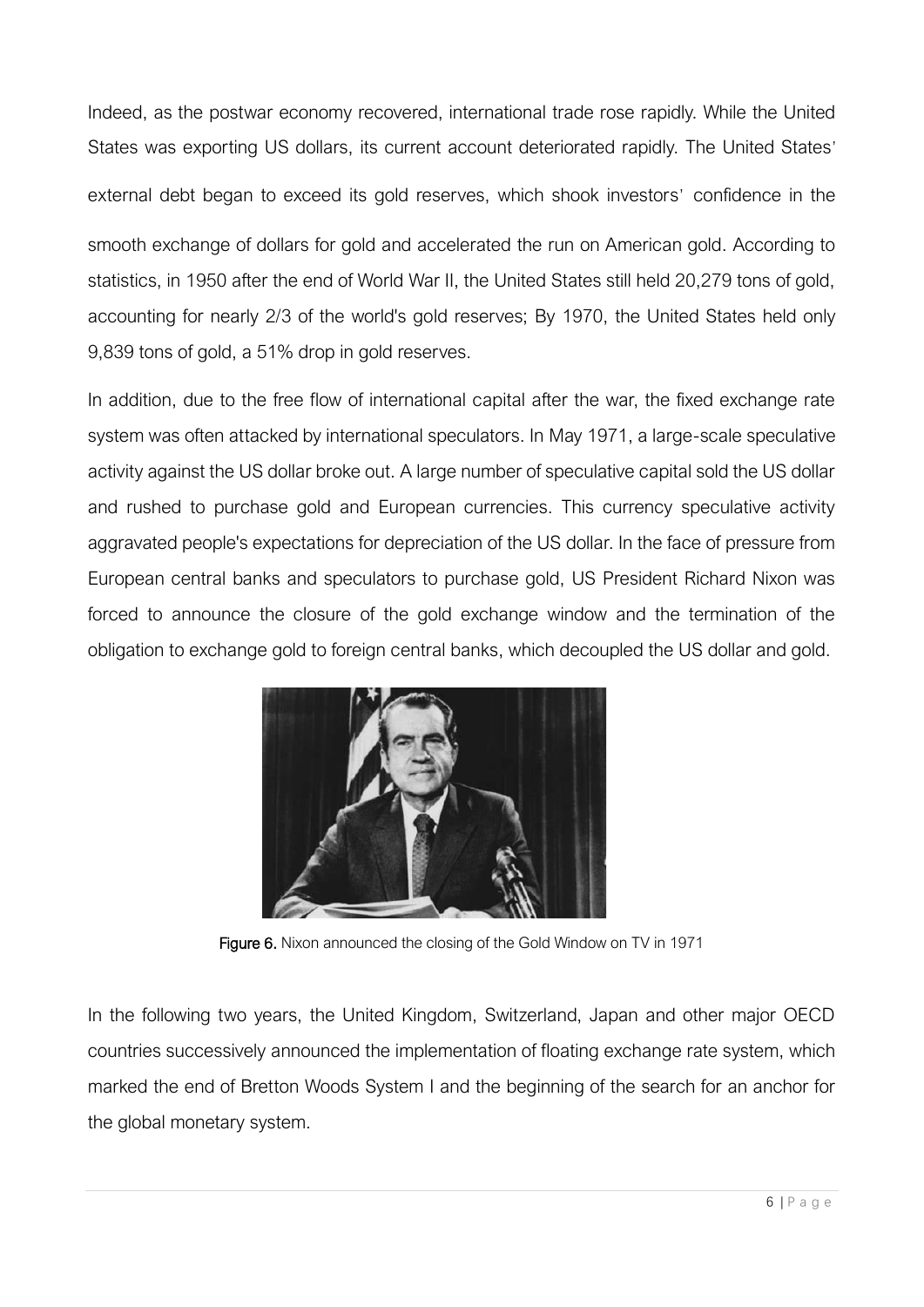## **3 The Second Search for Anchor: Free Floating Exchange Rate and the Bretton Woods System Ⅱ (1971-present)**

After the collapse of the Bretton Woods system in the 1970s, in order to maintain the US dollar' s status as the world's currency, the US government reached an agreement with major oil producing countries such as Saudi Arabia to use US dollars for denomination and settlement in the oil market. In return, US would provide military protection and sell weapons to Saudi Arabia. Although the US dollar maintains the status of the world currency through oil trade, due to the loss of the gold anchor, the world's major currencies have fallen into severe fluctuations, which has had a serious impact on the global economy and asset prices. Due to the continuous devaluation of currencies, global commodity prices soared and the western capitalist camp fell into a quagmire of "stagflation" throughout the 1970s.



Figure 7. "Stagflation Era" in the US

In order to solve stagflation, Paul Volcker, the new Chairman of Federal Reserve, implemented a strict policy to control high inflation. Since 1980, the money supply was tightened in just five months, and the federal funds rate has risen from 9.5% to 20% during successive interest rate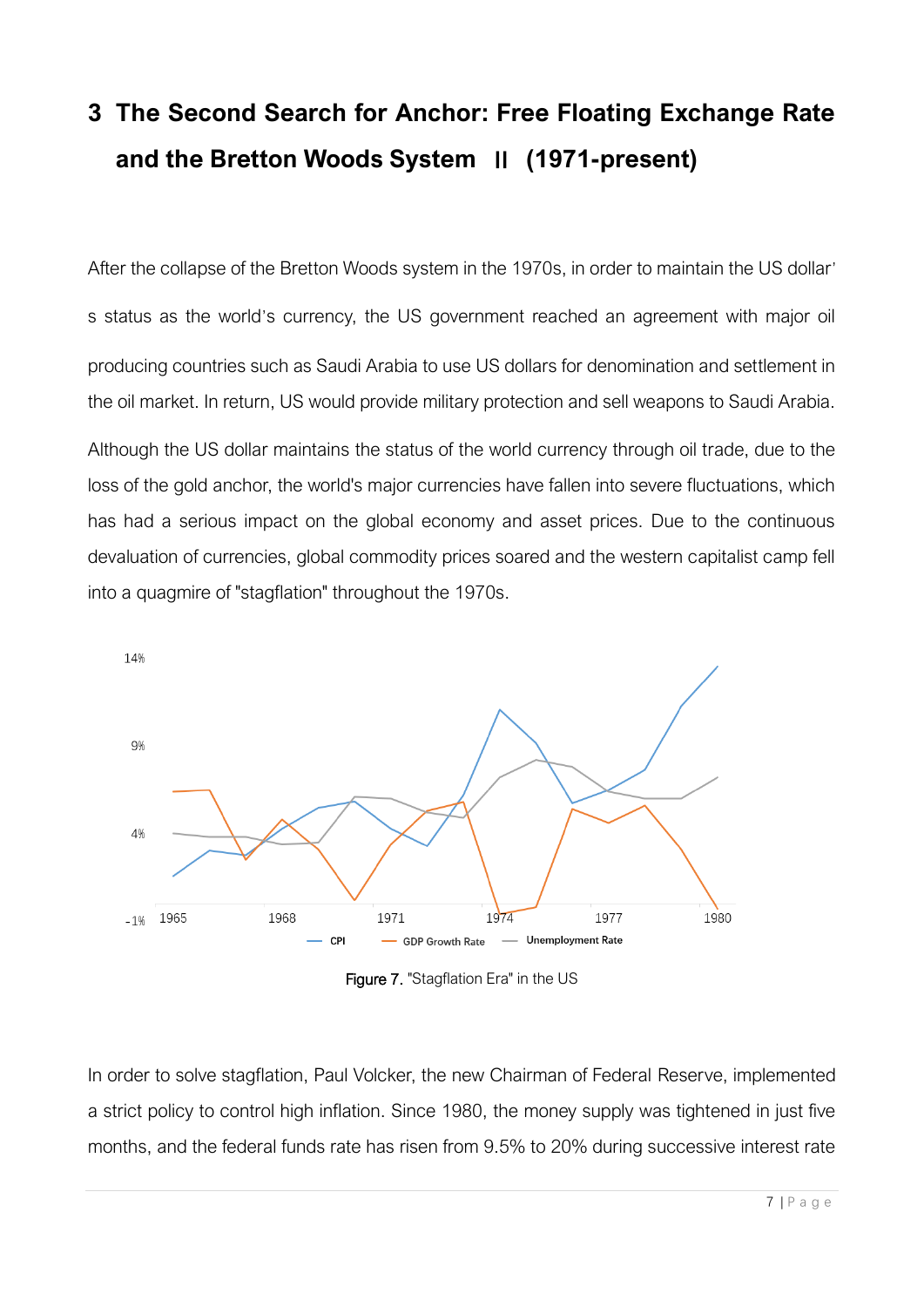hikes. Eventually, this deflationary monetary policy paid off, with US inflation falling back to 2.5% in July 1983.

Solving the inflation problem, however, only achieves the internal stability of the value of the US dollar. In order to "seek the anchor" successfully, the stability of the external value of the currency, i.e. exchange rate stability, needed to be achieved. To solve this problem, payments imbalances that had plagued the US for years needed to be addressed.

To maintain US's dominant position in the international currency, the dollar cannot be easily

devalued. How then could the US balance of payments be improved while keeping the dollar stable in foreign exchange markets? -- Force the currencies of other countries, especially those with major trade surpluses with the United States, to appreciate. To this end, the United States and Japan and Germany reached the "Plaza Agreement" and "Louvre Agreement", requiring Japan and Germany to strengthen the "intervention coordination" in the foreign exchange market to ensure the stability of the dollar.



Figure 8. Finance Ministers of five countries during plaza Accord

The signing of "Plaza Agreement" and "Floating Palace Agreement" improved the international balance of payments of the United States and maintained the stability of the US dollar's exchange rate. The US dollar achieved stable inflation at home and a stable exchange rate abroad, and maintained basic stability throughout the 1990s. At this point, the Bretton Woods system II dominated by the US dollar was formally formed, and the global monetary system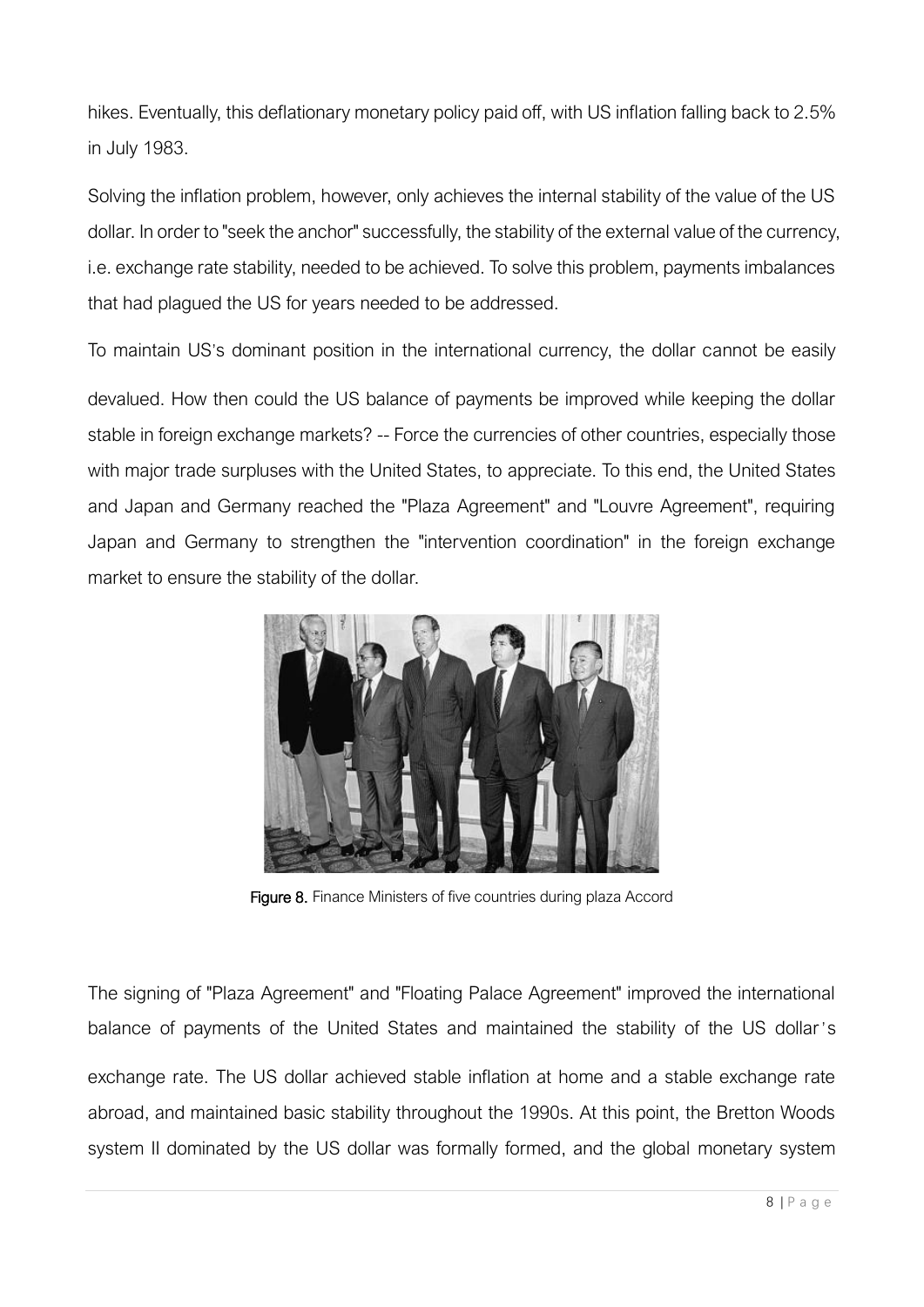found a new anchor.

In this system, the dollar acts as the dominant currency, forming a currency basket with currencies such as the yen and the euro, and acting as the monetary anchor for many emerging market countries. Therefore, countries with emerging markets have to continue to hold down the exchange rate in order to obtain favorable exchange rates, increase exports to the US, and invest huge foreign exchange reserves in the United States to buy government bonds (to achieve foreign exchange preservation and appreciation), thus providing financing for the U.S. trade deficit. As a result, the circulation of the dollar in the world was formed.



Figure 9. The global circulation of US dollars under Bretton Woods II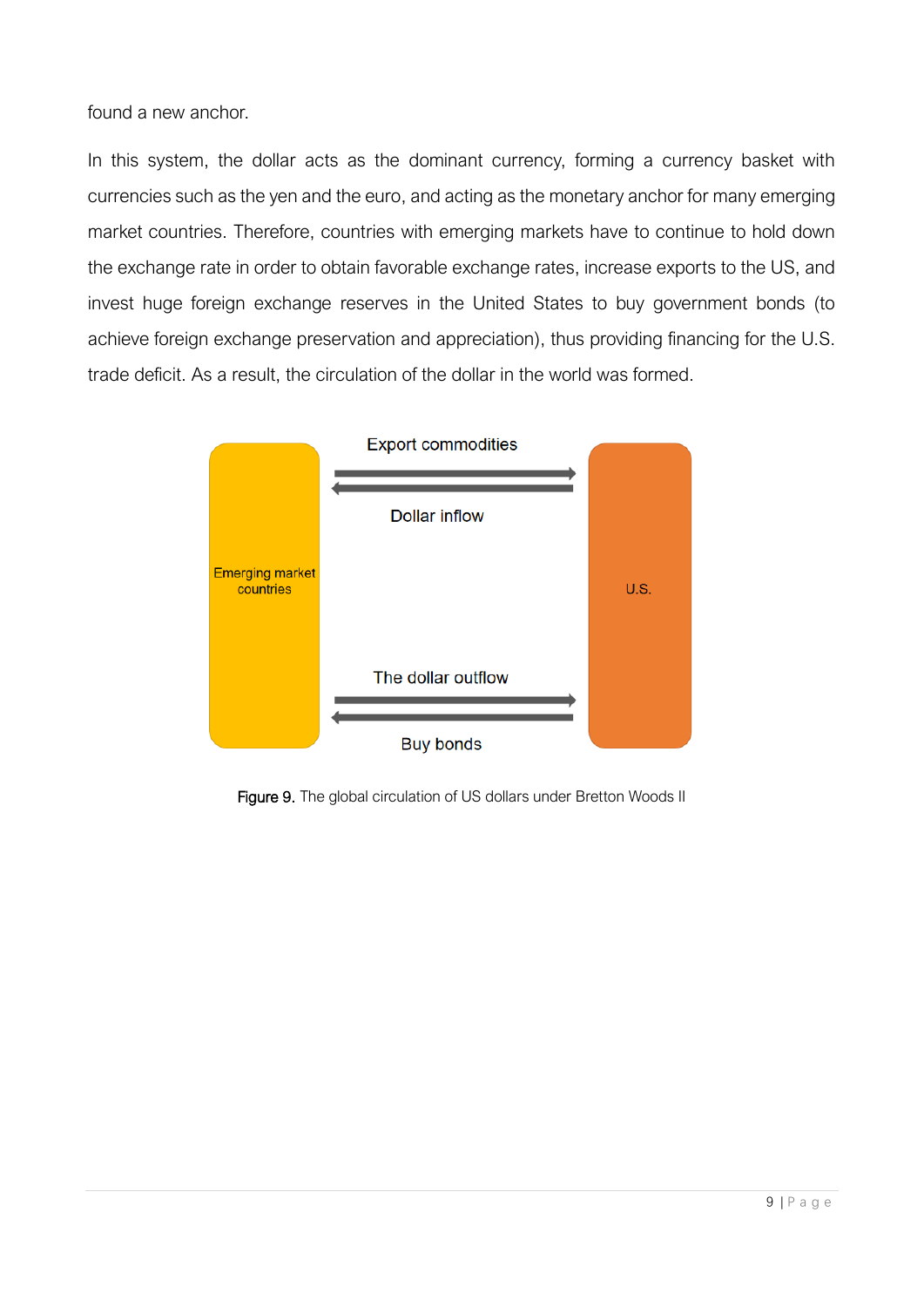## **4 The Third Anchor Search: Global Imbalances and the Bretton Woods System III (2022?)**

Although the global economy has ushered in a golden age after the second anchor search, the real problem has not been solved. Even if the United States can use its power to force the appreciation of the currencies of Japan and Germany, it has never been able to completely solve the U.S. trade balance issue. Because the international monetary system dominated by the US dollar has a fundamental flaw: The dollar's role as both a sovereign and a world currency would throw the global economy into a state of extreme imbalance.

The US uses cheap US dollars to buy commodities from developing countries, and developing countries use these US dollars to buy US treasury bonds, thus forming a return of US dollars; however, as long as the Federal Reserve starts the money printing machine, developing countries face the risk of shrinking foreign exchange assets. Correspondingly, the developed countries represented by the United States are also facing serious challenges: due to the high quality and low price of commodities in developing countries, the domestic manufacturing industry in the United States has been hit, and a large number of American workers have lost their jobs, resulting in the emergence of the famous "rust belt". In contrast, the financial services industry represented by Wall Street has made a lot of money in the process of globalization.



Figure 10. Changes in U.S. current account deficit and outstanding national debt

#### Source. Wind

It is the serious flaws in today's global monetary system that have caused the imbalances and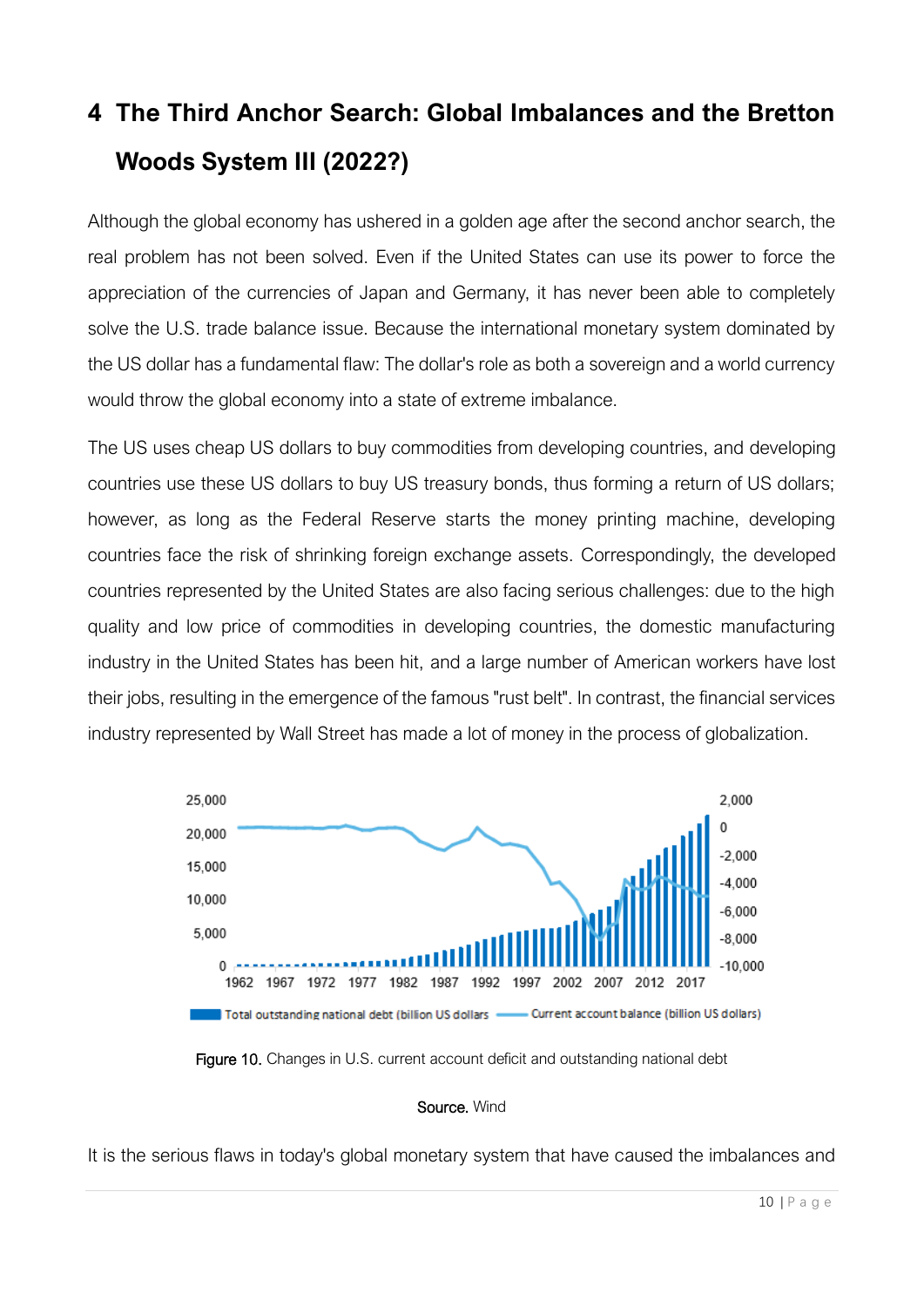unequal distribution of the global economy, triggering the current "de-globalization", the rise of populism, and the transfer of international political and economic power - The inauguration of Donald Trump, the rise of the Right in Europe, the sino-US trade war and the Russia-Ukraine war, all these are not accidental. There are profound economic reasons behind them.

Bretton Woods II is now facing another major challenge: the destruction of the global monetary system by the geopolitical crisis. As the Russian-Ukrainian conflict erupted, the US imposed financial sanctions on Russia - freezing the Russian central bank's foreign exchange reserves.

This measure is just like a unilateral default on creditors, seriously shaking global trust in the dollar, which is the cornerstone of Bretton Woods II. In the long run, the abuse of financial sanctions by the United States will prompt some countries to reconsider the structure of foreign exchange holdings, which will gradually weaken the hegemony of the dollar and its status as the world's reserve currency.

The Russian-Ukrainian war can be traced back to the Crimean crisis eight years ago, and the disintegration of the Bretton Woods System II may have also appeared earlier. As recently as after the Crimean crisis in 2014, Europe and the United States had already imposed economic sanctions on Russia. After the sanctions, Russia's gross national product plummeted, and the Ruble's exchange rate also depreciated sharply. So far, the Russian government has begun to

implement de-dollarization in a planned way: in terms of the foreign exchange reserves of the Russian central bank, the share of U.S. dollar reserves has dropped from 45.8% in 2017 to the current 16.4%; in terms of sovereign wealth funds, as of 2021, Russia's Sovereign wealth funds

have completely eliminated US dollar assets.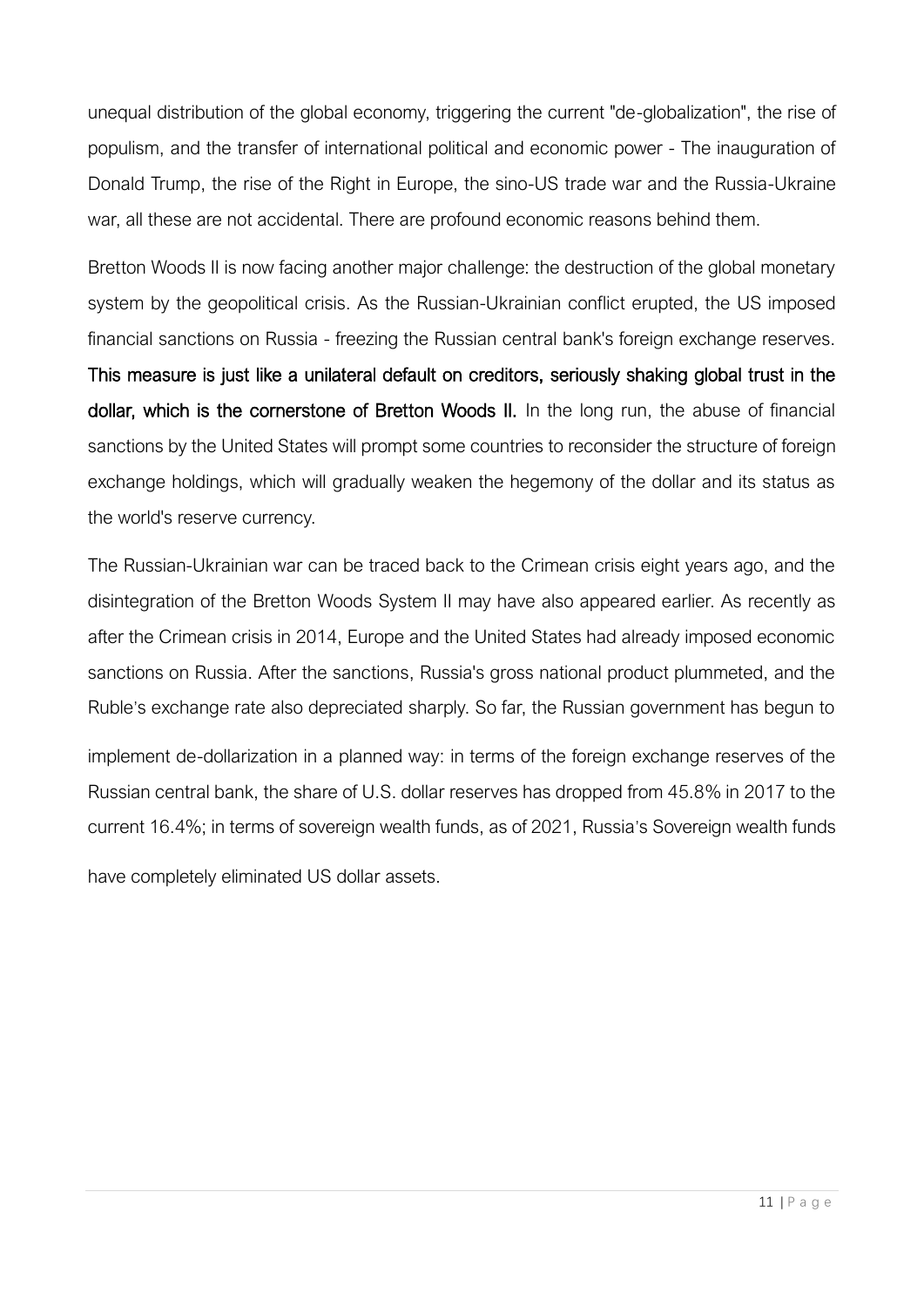







Figure 12. Changes in assets held by Russian sovereign wealth funds

#### Source. Haver

So what does Zoltan mean when he says Bitcoin will probably benefit from all this? After the outbreak of the Russian-Ukrainian war, the sanctions imposed by Europe and the United States on Russia mainly reflect two major problems: First, the financial system rooted in Europe and the United States is not secure. As long as the European and American countries freeze Russia'

s bank accounts in their own countries and remove Russia from the SWIFT system, they can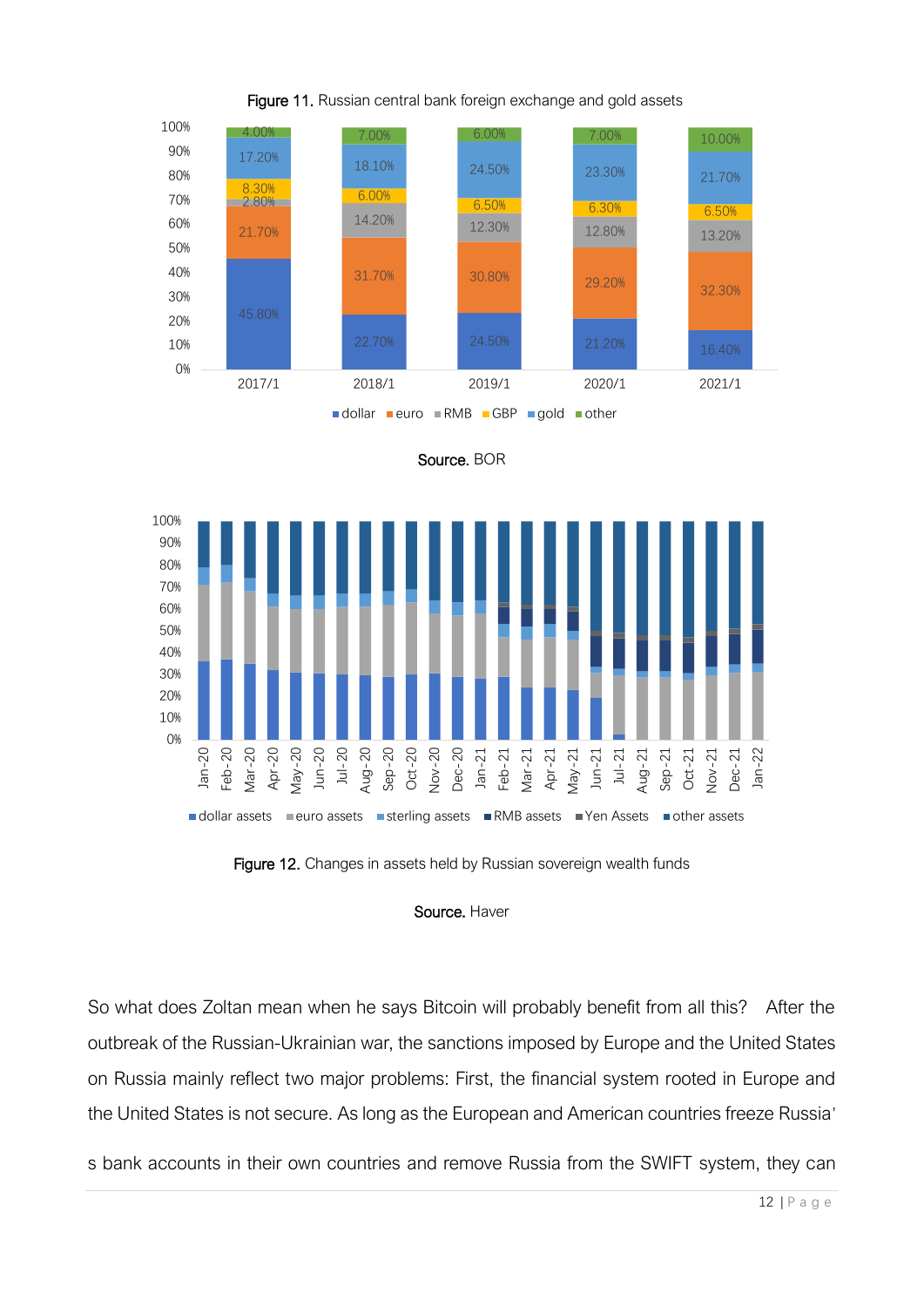freeze Russia's own assets and hinder Russia's cross-border payment activities; secondly, "Inside Money" dominated by European and American countries is not safe. To ensure the safety of domestic wealth, "exogenous currency" (or Outside Money)) became one of the options.

Cryptocurrencies, such as Bitcoin, can solve this problem.

First of all, in the current international clearing system, cross-border payment relies heavily on the account system. Users need to open accounts with banks, and overseas banks need to open accounts with domestic agents and overseas clearing banks, etc. However, cryptocurrencies themselves are based on digital wallets and have the characteristics of loosely-coupled bank accounts, which do not need to be tied to related bank accounts, nor do transaction transfers depend on bank accounts. Thus, as geopolitical conflicts intensify and countries become increasingly concerned about the security of their foreign exchange reserves, cryptocurrencies, especially cross-border stable coins (including CBDCS developed by central banks), have the potential to transform the current cross-border payment landscape based on correspondent and clearing bank relationships scattered across the globe and time zones.

Second, cryptocurrencies are "Outside Money" in a broad sense. Specifically, endogenous money is the "controllable money" belonging to the debts of central banks and other financial institutions (such as cash, bank deposits and mutual market funds), while exogenous money is the "uncontrollable money" belonging to no one's debts (such as gold and bitcoin). Countries may move away from holding reserves in the form of fiat currencies to gold, cryptocurrencies and other commodities (such as oil) as new reserve assets in an effort to keep free from others'

control in the future.

Although it seems like a fantasy that Bitcoin will become a foreign exchange reserve in the future, but from a practical point of view, it is not impossible.

In the current international monetary system, the sovereign currency of a single country, as the currency anchor, has proven to be unstable and unreliable. Because in the context of intensified geopolitical conflicts, the endogenous currency, as a debt-based credit currency, can no longer simply be judged by the country's economic, political, and military strength as the basis for whether the currency is trustworthy. In addition, the conflicts between various countries are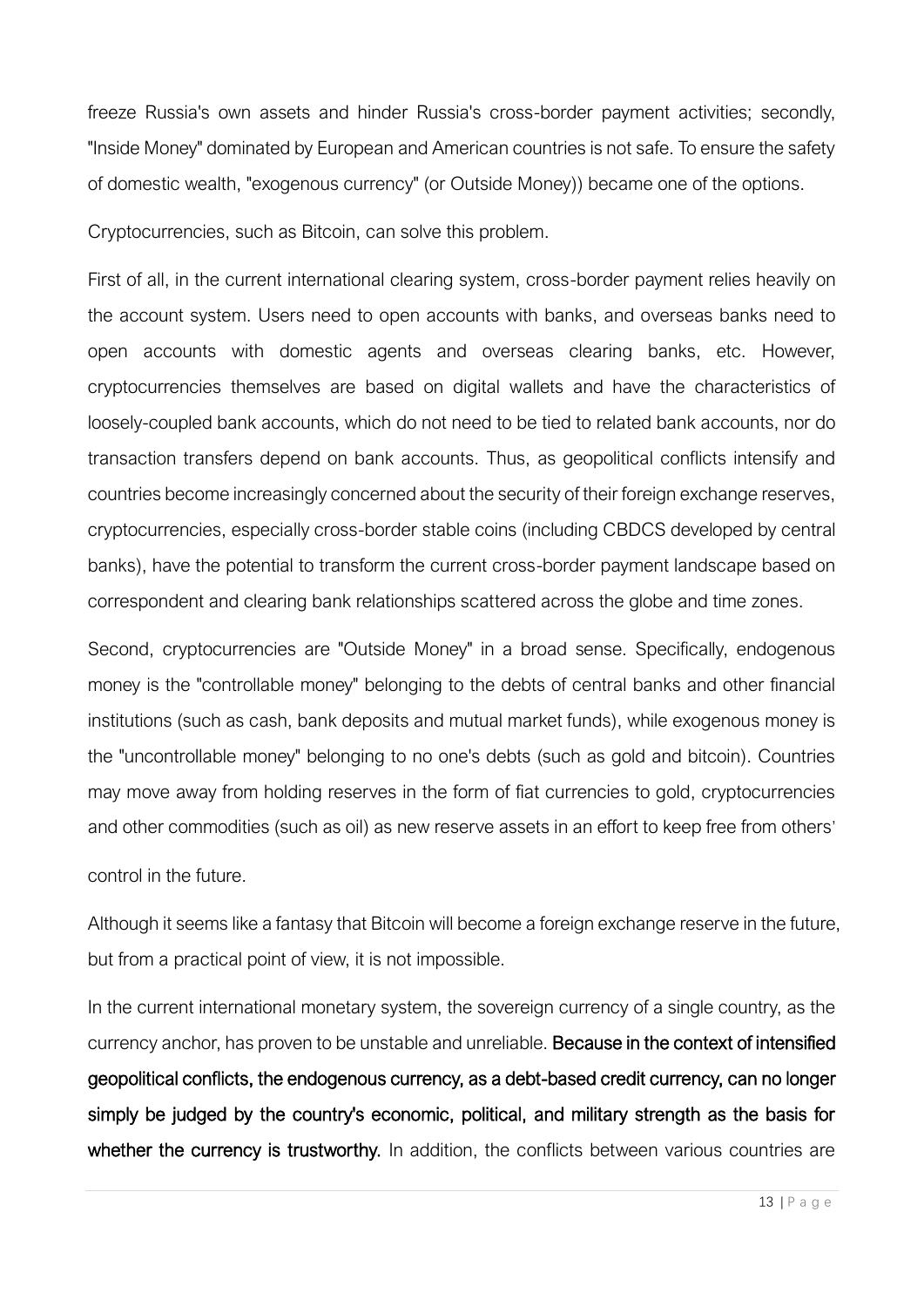continuous, and the notion of a super-sovereign currency as a currency anchor has become an unrealistic fantasy.

As a result, the monetary anchor of the future may revert to a stage dominated by "endogenous currencies". The fundamental reason for the collapse of the gold standard was that gold production grew at a much slower rate than global trade. However, in the 21st century, as the financialization of commodities deepens and cryptocurrencies such as Bitcoin become more and more accepted, it is not impossible for both sides to become an alternative to gold.

Indeed, shortly after the US and Europe imposed financial sanctions, Russia announced that it was considering accepting Bitcoin as payment for its oil and gas exports, and BTC/RUB transactions began to surge.





Source. The block

Of course, the establishment of any new order does not happen overnight. Historically, the global monetary system has gone through a minor anchor-seeking cycle every 40 years and a major anchor-seeking cycle every 80 years. Although we are currently seeing the collapse of the old order and the birth of a new world, it is difficult to give a more detailed description of Bretton Woods III. Because in this uncertain world, no development can be guaranteed.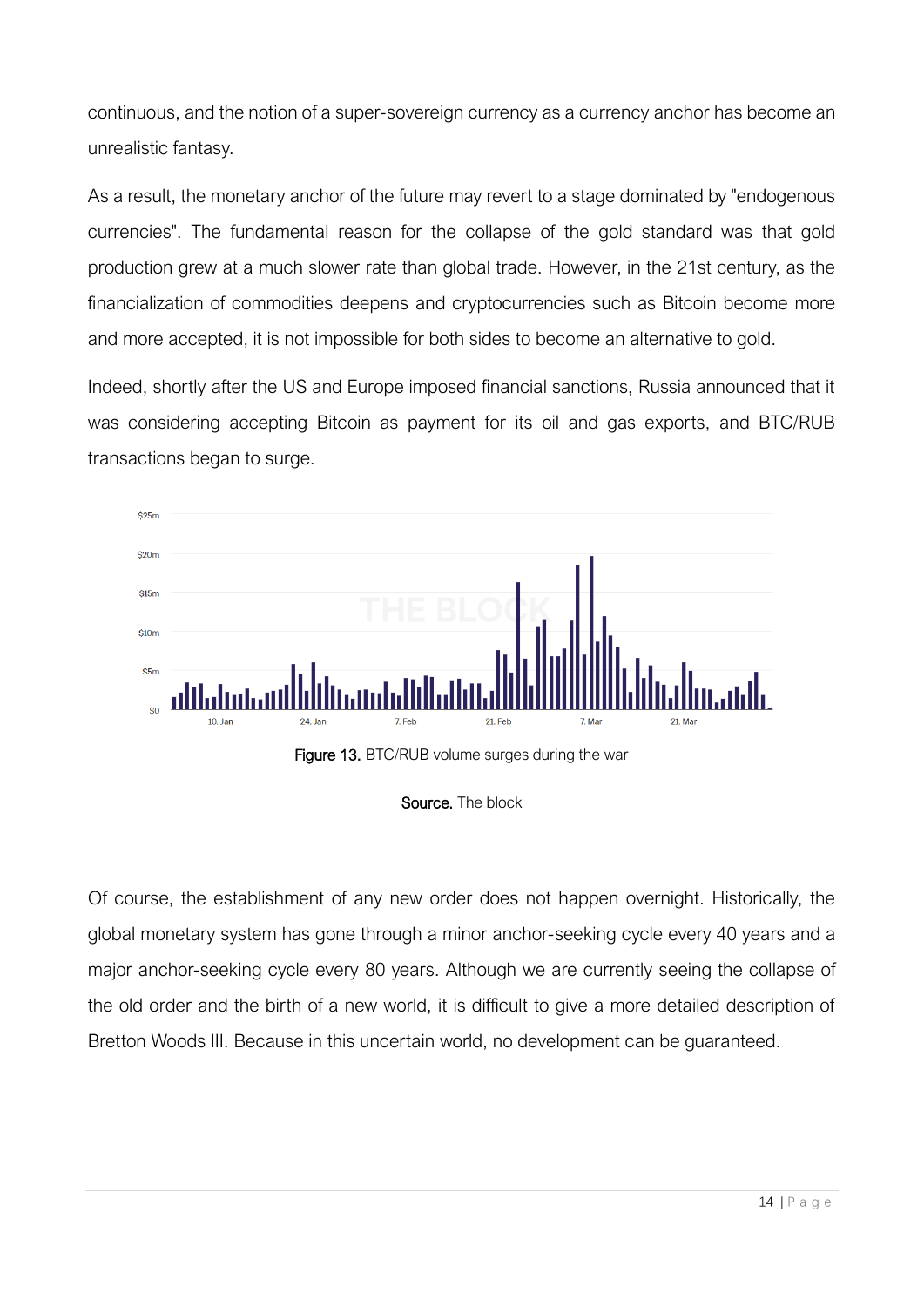### **Disclaimer**

*1. The author of this report and his organization do not have any relationship that affects the objectivity, independence, and fairness of the report with other third parties involved in this report.*

*2. The content of the report is for reference only, and the facts and opinions in the report do not constitute business, investment and other related recommendations. The author does not assume any responsibility for the losses caused by the use of the contents of this report, unless clearly stipulated by laws and regulations. Readers should not only make business and investment decisions based on this report, nor should they lose their ability to make independent judgments based on this report.*

*3. The information, opinions and inferences contained in this report only reflect the judgments of the researchers on the date of finalizing this report. In the future, based on industry changes and data and information updates, there is the possibility of updates of opinions and judgments.*

*4. The copyright of this report is only owned by Huobi Blockchain Research Institute. If you need to quote the content of this report, please indicate the source. If you need a large amount of reference, please inform in advance (see "About Huobi Blockchain Research Institute" for contact information), and use it within the allowed scope. Under no circumstances shall this report be quoted, deleted or modified contrary to the original intent.*